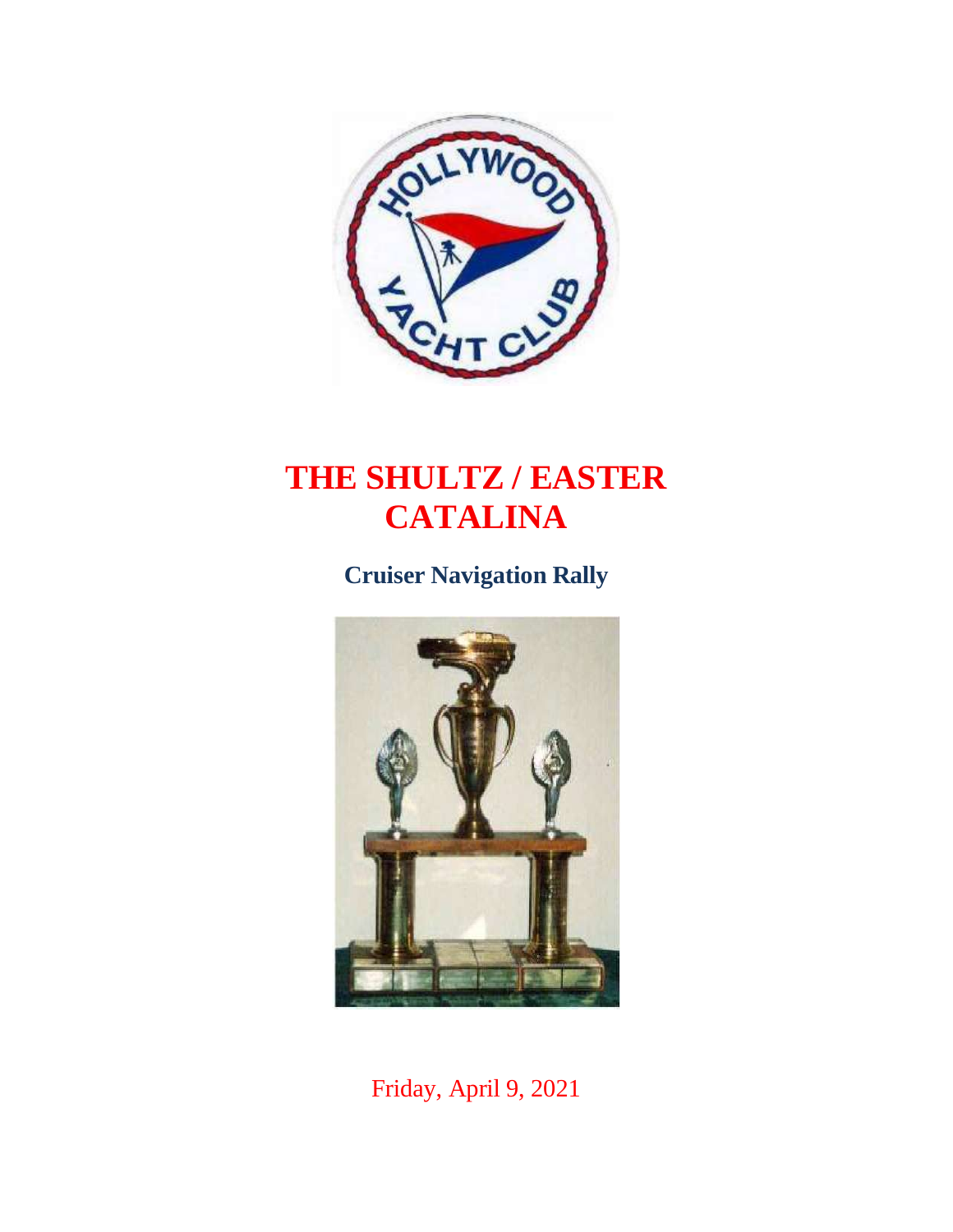The following is a reprint of an article written by S/C Tom Collins in 2002 about the history of the "Shultz / Easter Catalina" Contest. Note that prior to our present-day Cruiser Nav Rallies they were called predicted log races, hence the use of the term race.

#### **HISTORY OF THE SHULTZ / EASTER CATALINA RALLY**

The Shultz / Easter Catalina Race is actually a combination of two races so I will address them individually. The Shultz Trophy Race was named for Doctor Elwood Shultz of Hollywood Yacht Club and originally ran from the Los Angeles Harbor area to the Isthmus at Catalina on a Saturday morning in July. As boating became more popular, it was becoming more difficult to get moorings in the middle of a Saturday on a summer weekend. The Hollywood members needed to solve this dilemma, but didn't want to run the race on Friday, so they decided to make it the Shultz Night Race. The plan was to arrive at first light on Saturday morning when there were still moorings available. Over the next decade or so the contest was run with common finish times that varied from 2400 Friday night to 0600 Saturday morning. The later finish, which was tried first, wasn't very popular. People ended up staying up all night and the slept all the following day. Often they missed the Awards, which were usually presented after scoring, at a brunch held at Doug's Harbor Reef Inn. The finish was moved earlier to midnight, but that also had its drawbacks. Often, if the afternoon winds had been up, the seas still were quite lumpy and picking up a mooring in pitch black also left some secured to the mooring in ways they hadn't planned. Generally, despite the way some Hollywood Yacht Club old-timers may nostalgically recall, there was a lot of dissatisfaction with the night part of the race and eventually, the race was scheduled to run on Friday.

The Easter Catalina Race was hosted by the Huntington Harbor Yacht Club and ran, as it does now, from Long Beach to Avalon. In those days, there wasn't any problem securing moorings in Avalon on a Saturday in March. The Harrison Palmer Trophy was deeded for the contest. Although typically a number of HHYC boats participated, they never brought their wives and it was a sort of stag cruise for them. About fifteen or twenty years ago HHYC Log Racing participation had dwindled and they decided to abandon their sponsorship of the race. The Trophy with its imbedded history in names of previous winners hasn't been seen since, although we are pleased that HHYC is back participating.

Logic then prevailed and the Shultz race was moved to fill the place and date of the Easter Catalina. After a while, the name Shultz / Easter Catalina prevailed and the contest continued to be run on a Saturday in April. More recently the race was moved to Friday because it had become very difficult to get moorings at Avalon on a Saturday and Avalon will pre-assign moorings to a Club for a Friday in offseason.

Who knows? Maybe it will once again become a night race and we will start the cycle all over again.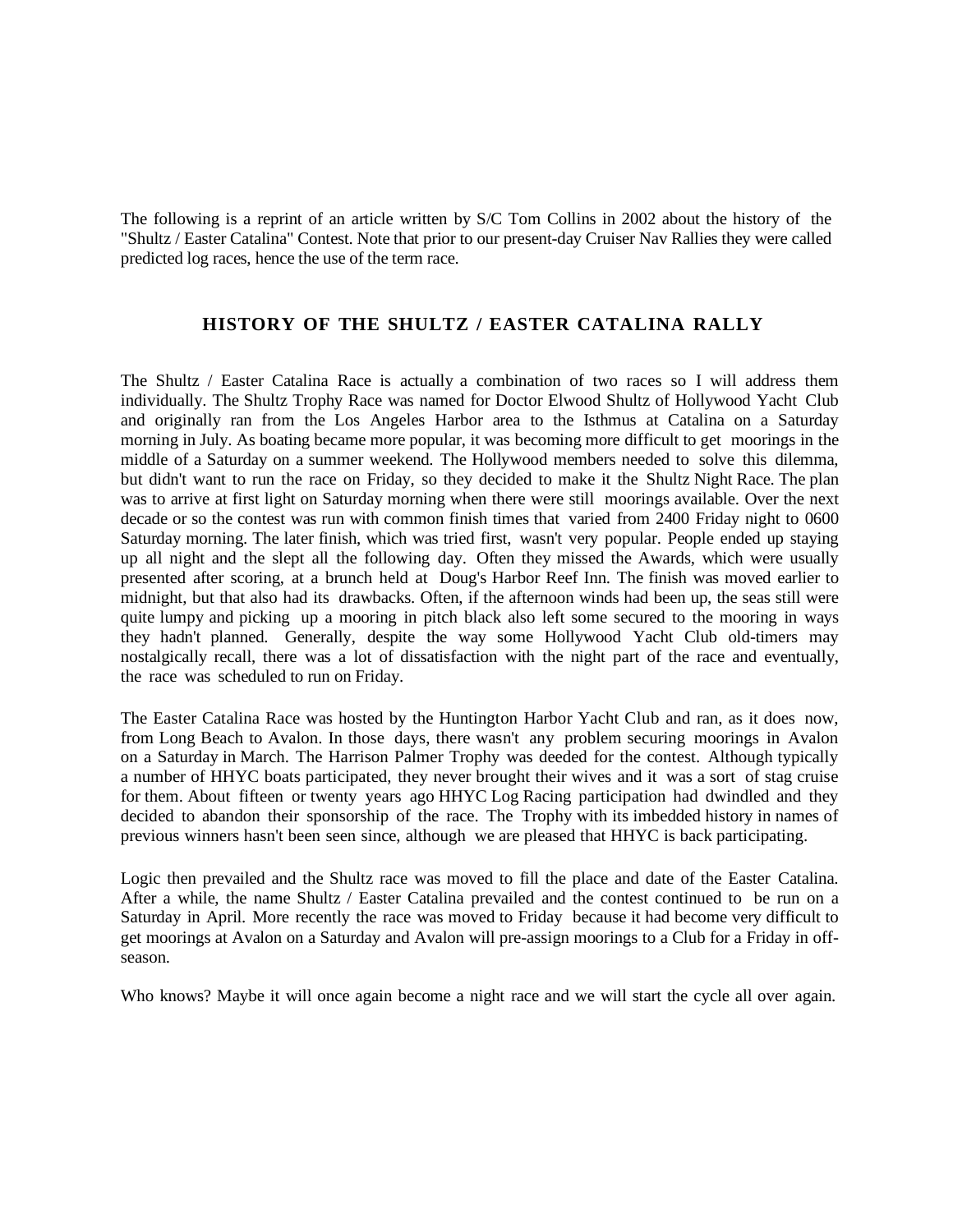## **The Shultz / Easter Catalina Precision Navigation Rally Friday; April 9, 2021**

Sponsored by: ------- Hollywood Yacht Club

Sanctioned by:------- Southern California Cruiser Association North American Cruiser Association

- Points for: ------------ Brugman, Top-Ten, Bathke, Thol Simonson Trophy, NACA, Lurie 1<sup>st</sup> Year, Spring Series, and Peggy Bent Catalina Trophy.
- Trophies overall:---- Shultz Perpetual Trophy, keeper trophies for first three places, and keeper trophy for First Place-1<sup>st</sup> Year racer.

Race Committee: ---John Walker @ Cell/Home: 909-792-2654.

Scorer: ---------------- Tom Collins: Cell: 818-383-6292.

Skippers' meeting:-- None

- Predicted Log:------- To be sealed in an envelope prior to the start of the contest and kept by the Observer.
- Observers:------------ To be provided by the skipper in accordance with SCCA rules. Family members permitted to be used in overnight races.
- Actual Logs: --------- To be submitted along with the sealed Predicted Log and contestant's official timepiece to the Scorer, Tom Collins on Misty Sea no later than 1300.
- Rules:------------------ SCCA Cruiser Navigation Contest Rules 2007 updated through April 15, 2019
- Committee boat: ---- PRIME TIME; John Walker, monitor VHF 16 and VHF 71 for communications.
- Official distance: ---- Approximately 26.0 nautical miles. (Will vary with Turn Point distances)
- Moorings: ------------ Assigned by Harbor Patrol; contact on VHF 9. RESERVATIONS ARE NECESSARY. Please send your boat name, length, and CF#/Doc.# to John Walker: [jwredlands@me.com.](mailto:jwredlands@me.com.) When you arrive tell the Harbor Patrol you are with the SCCA and you will be on the list.

Dinner & Awards: -- T.B.D

Time: -----------------T.B.D